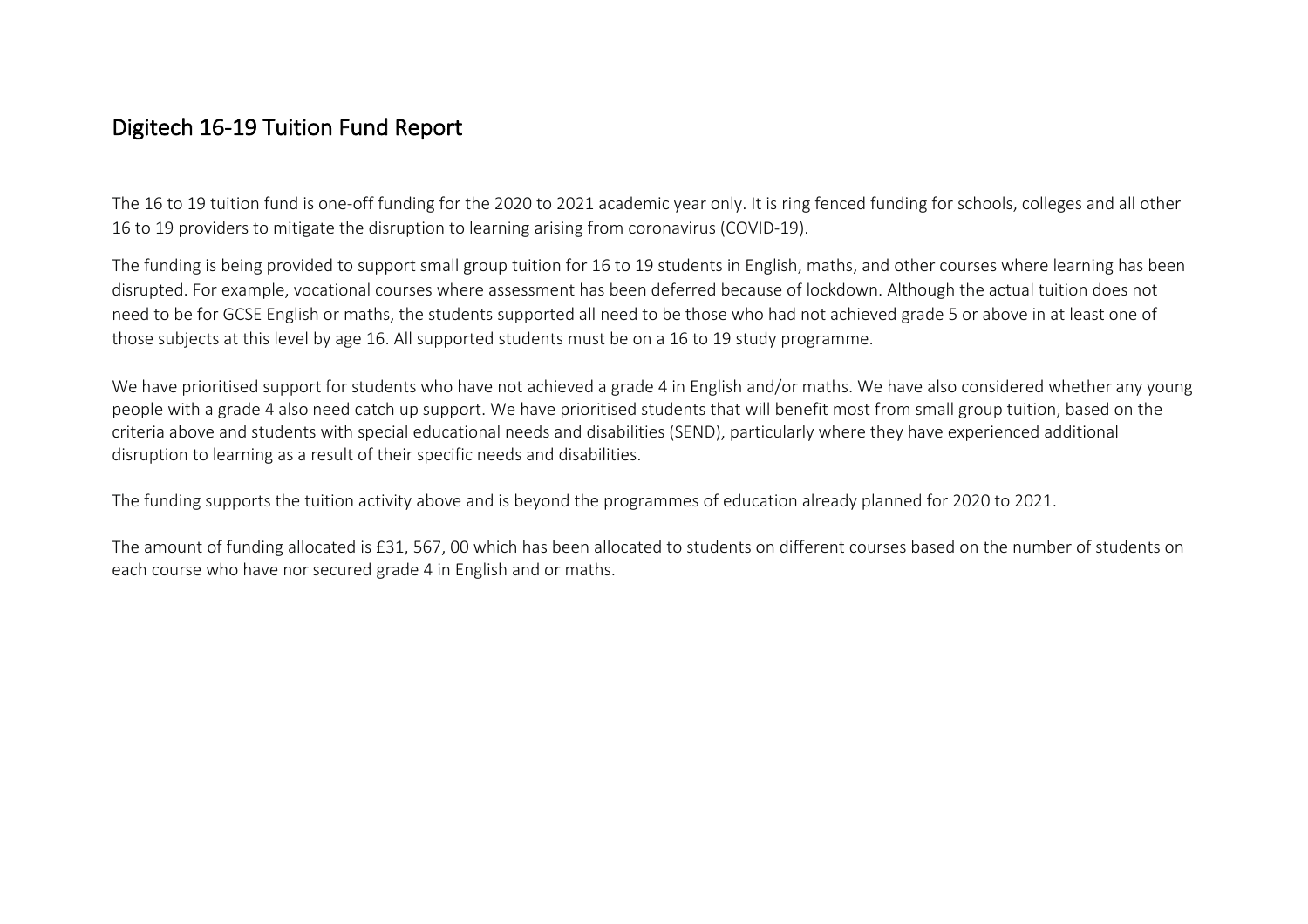| Courses            | Year<br>Group | # of Students without a<br>4 in English | # of Students without<br>a 4 in Maths | #<br>Totals | %<br>Split | £ Allocation |
|--------------------|---------------|-----------------------------------------|---------------------------------------|-------------|------------|--------------|
| Digitech           | 12            | 13                                      | 13                                    | 26          | 17%        | £5,262.67    |
|                    | 13            | 3                                       | 2                                     | 5           | 3%         | £1,012.05    |
|                    |               | 16                                      | 15                                    | 31          | 20%        | £6,274.72    |
| Boomsatsuma PA     | 12            |                                         | 8                                     | 9           | 6%         | £1,821.69    |
|                    | 13            | 5                                       | 11                                    | 16          | 10%        | £3,238.56    |
|                    |               | 6                                       | 19                                    | 25          | 16%        | £5,060.26    |
| Boomsatsuma Media  | 12            | 5                                       | 15                                    | 20          | 13%        | £4,048.21    |
|                    | 13            | 11                                      | 22                                    | 33          | 21%        | £6,679.54    |
|                    |               | 16                                      | 37                                    | 53          | 34%        | £10,727.74   |
| Boomsatsuma Games  | 12            | 5                                       | 5                                     | 10          | 6%         | £2,024.10    |
|                    | 13            | $\overline{\phantom{0}}$                | 6                                     | 13          | 8%         | £2,631.33    |
|                    |               | 12                                      | 11                                    | 23          | 15%        | £4,655.44    |
| Robins Foundation  | 12            | 11                                      | 13                                    | 24          | 15%        | £4,857.85    |
| <b>Grand Total</b> |               | 61                                      | 95                                    | 156         | 100%       | £31,576.00   |